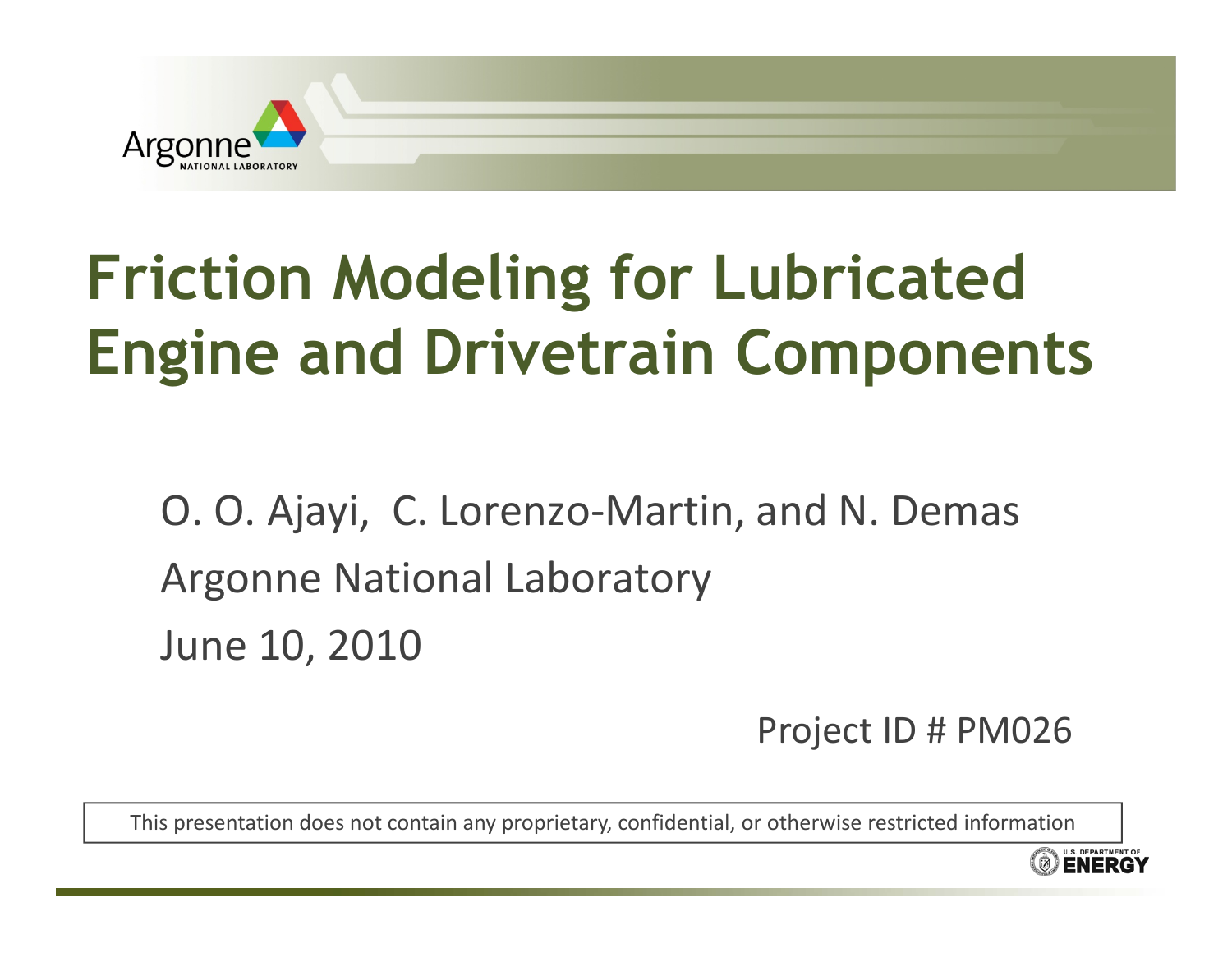## Overview

#### **Timeline**

- $\overline{\phantom{a}}$ Start date ‐ Jan. 2010
- $\Box$ ■ End date - FY2015
- $\mathcal{C}^{\mathcal{A}}$ Percent complete – 10%

#### **Budget**

- • Total project funding
	- DOE share 170K
	- Contractor share
- •Funding
- •FY10 – 170K

#### **Barriers**

- e<br>S Barriers addressed
	- Safety, durability, and reliability
	- – Computational models, design and simulation methodologies
	- Higher vehicular operational demands

#### **Partners**

- $\bullet$  Interactions/ collaborations
	- •Castrol‐BP
	- •Oakland University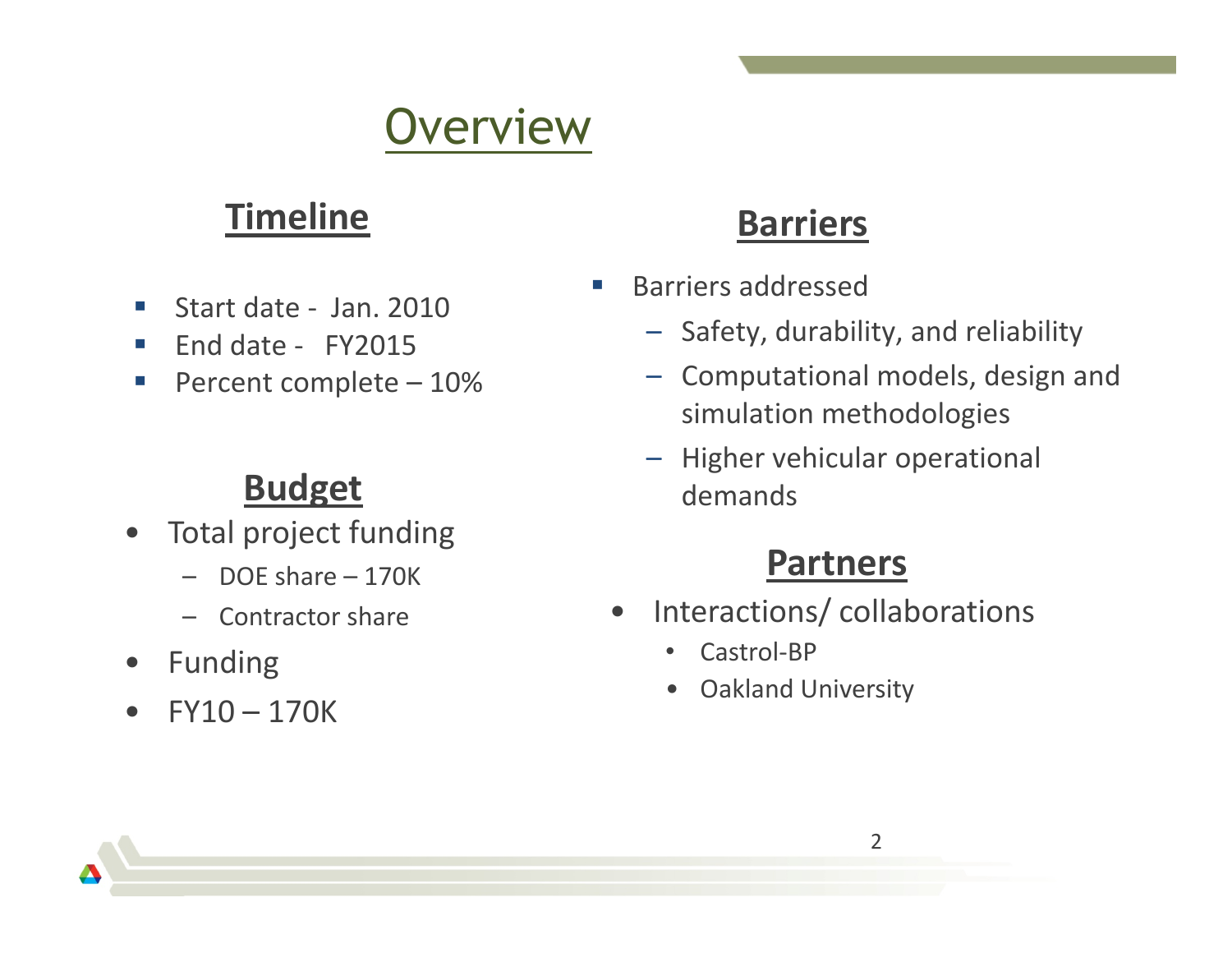#### **Project Description and Relevance**

- Efficiency gain is the largest source of energy
- **IF In transportation vehicles, only about** 1/3 of energy from fuel is used for mobility
	- –- Rest lost to engine and drivetrain inefficiencies, idling, etc
	- Opportunities for significant improvement
- A major source of inefficiencies in vehicle is friction in engine and driveline components

#### growing global energy demand by fuel type  $-2030$





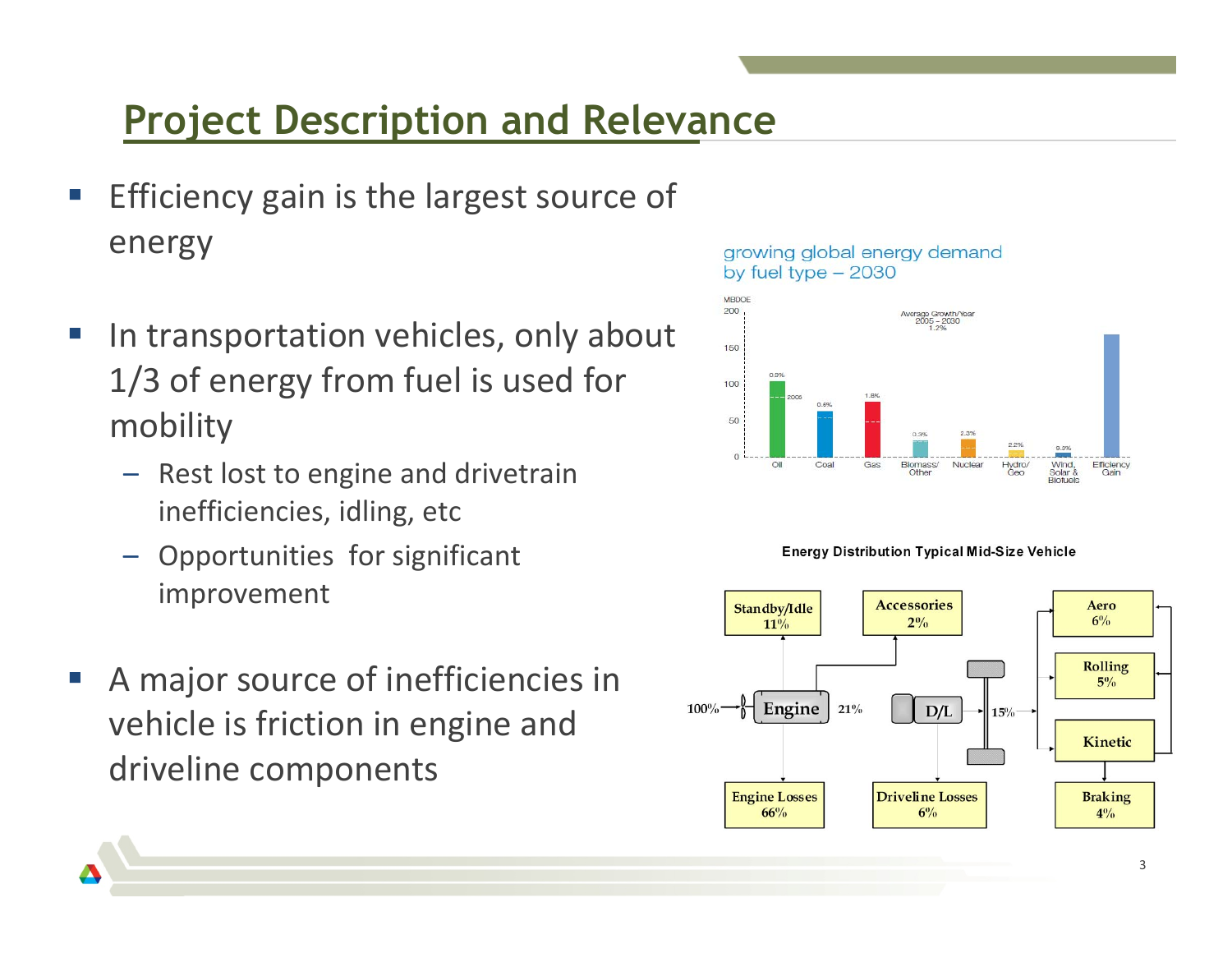#### **Project Objective and Relevance**

- **Technical Need:** Currently, there is no comprehensive model to predict friction at lubricated component surfaces. The existing models are based only on fluid film lubrication. Most engine and driveline components operate under mixed and boundary lubrication regime. A comprehensive model that can adequately predict friction in all lubrication regimes is needed.
	- – Provide effective approach and methodology for sustainable friction reduction and the consequent efficiency gain in transportation vehicle engines and drivelines
- **Service Service Project Objective:** Develop a comprehensive model and tool(s) to adequately predict the friction at sliding and rolling contact interface operating under all lubrication regimes.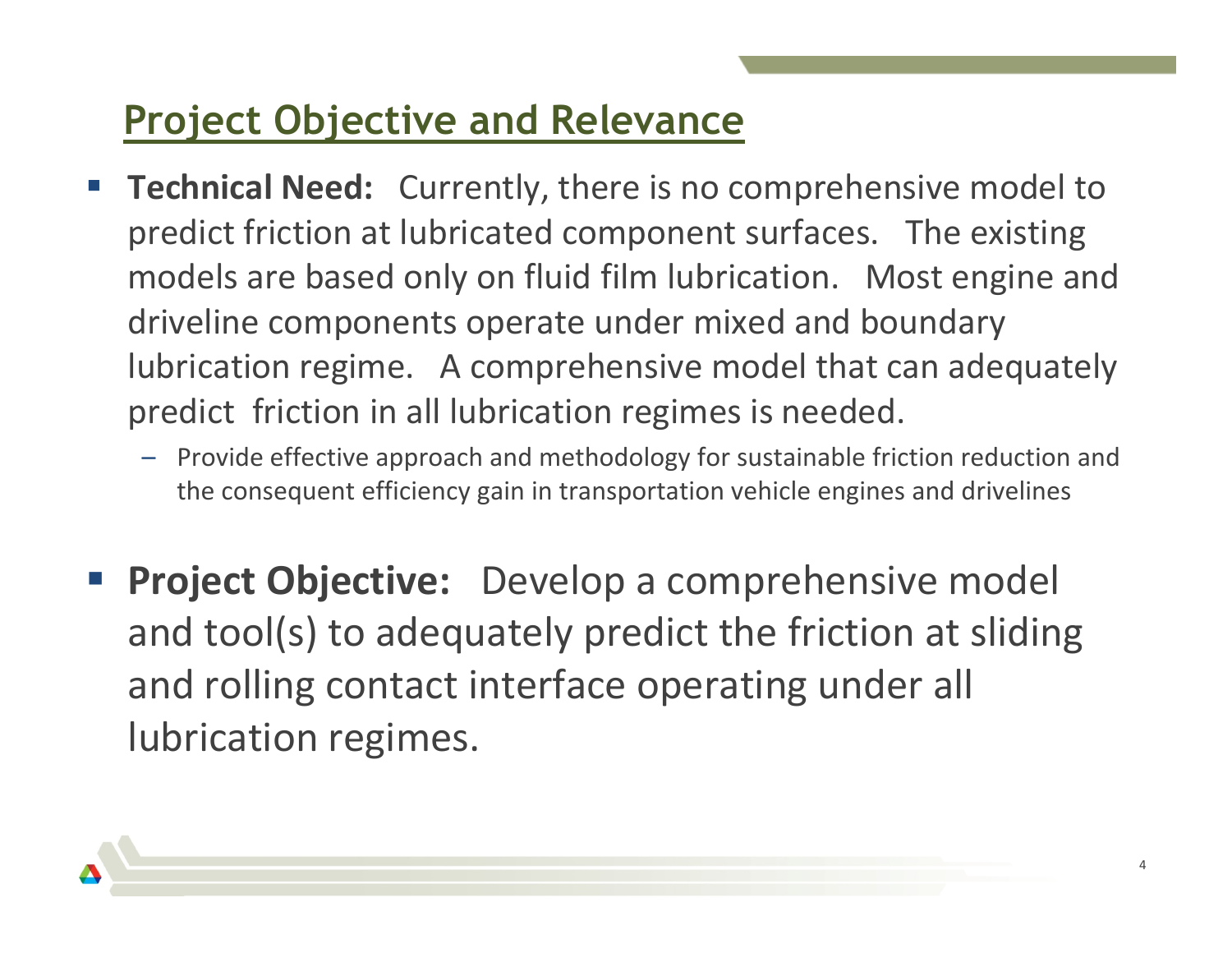#### **Sources of Friction in Sliding (Lubricated) Contacts**

Three structural elements:

- **Service Service E** Lubricant fluid films (Hydrodynamic and EHD)
- **Service Service Tribochemical surface reaction films (boundary** films)
- $\mathcal{L}_{\mathcal{A}}$ **• Near-surface materials**









• Highest friction and failure susceptibility occurs in boundary lubrication regime.

• Surface films and near-surface material structural elements dominate frictionand wear behavior – these two elements are not included in existing friction models.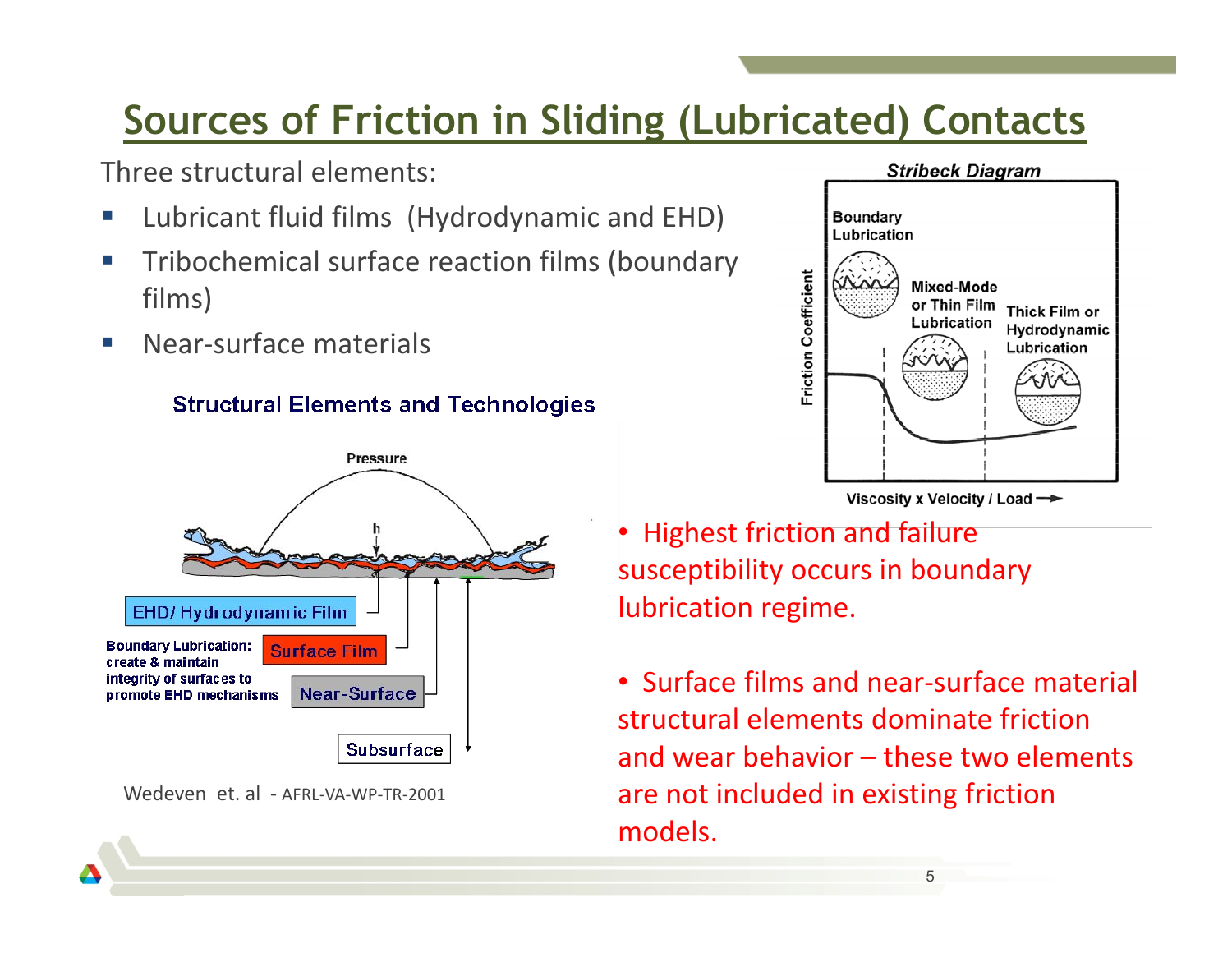### **Technical Approach**

 $\mathcal{L}_{\mathcal{A}}$ ■ The approach to comprehensive modeling of friction will be based on simultaneous shearing of the three structural elements, i.e. lubricant fluid film, tribochemical boundary film, and the near surface material at <sup>a</sup> contact patch.

Friction coefficient ( $\mu$ ) =  $\sum$  (shear force for each element)/Normal Force

$$
\mu = \frac{F_{sf} + F_{sb} + F_{sa}}{F_N}
$$
  
F<sub>sb</sub> = Fluid film shear force  
F<sub>sa</sub> = Boundary film shear force  
F<sub>sa</sub> = asperity shear force

- **The total friction can be calculate by integration the shear forces of the three** elements over the entire contact area as <sup>a</sup> function of time taking into account contact parameters and surface roughness.
- e<br>S Develop constitutive equation for the shear behavior of each of the three structural elements.
	- – Basis for the eventual development of codes and tools to predict friction in all lubrication regimes.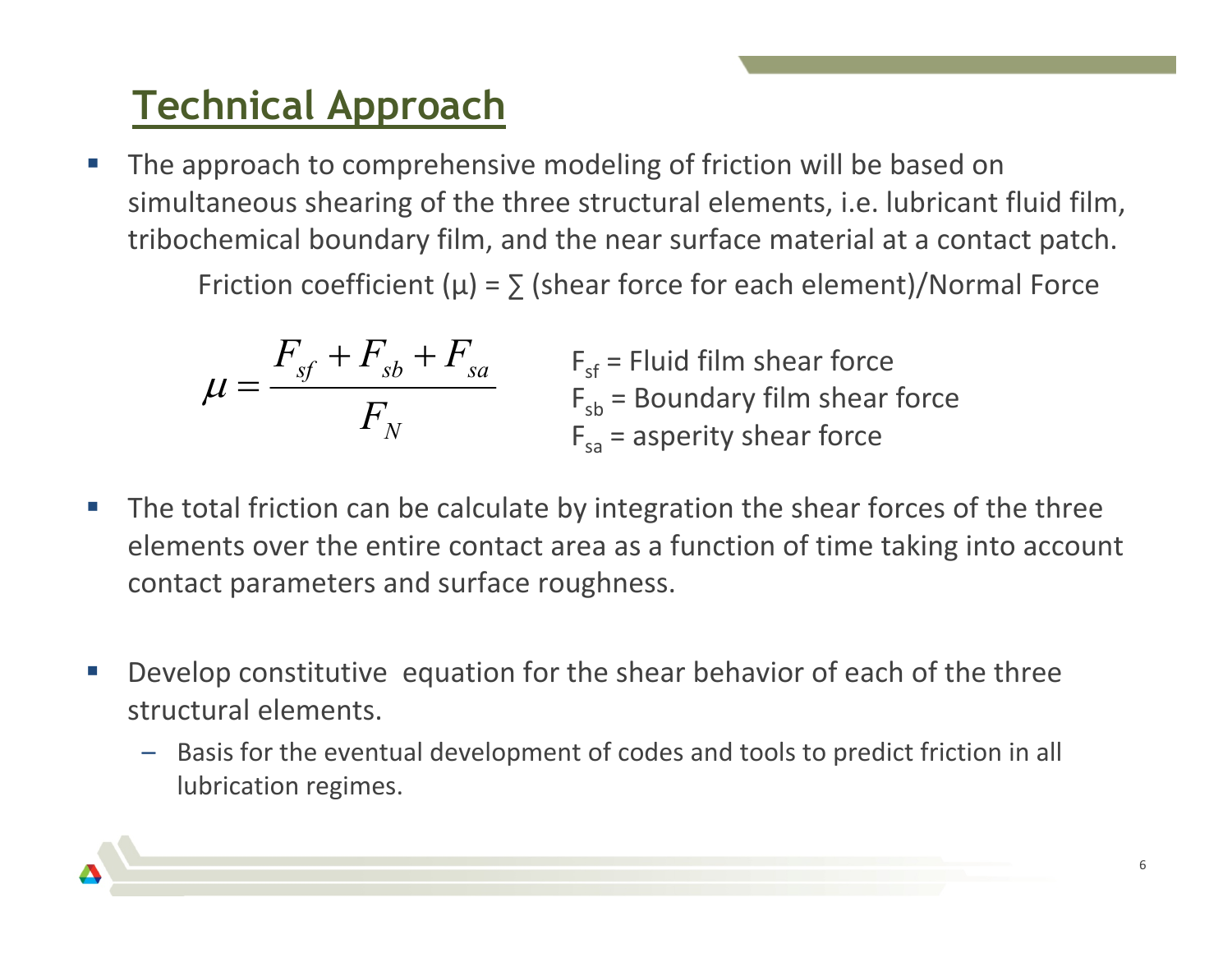#### **FY10 Technical Accomplishments – fluid film**

- Analysis and prediction of the lubricant fluid film element of lubrication is relatively П matured. The fluid film thickness and the shear stress in the fluid at a loaded sliding -PRESSURE contact can be adequately calculated.
- INLET HERTZ REGION  $u<sub>2</sub>$ **There are models for fluid film shear stress (τ**<sub>f</sub>) П  $_{\rm 11a}$  Ue)0.71  $_{\alpha}$ 0.57 R0.40  $h_{m}$ 3.07  $e^{aP}$ <sup> $S$ </sup>  $\mu_f = \mu_0 e^{\alpha P} \frac{R}{h}$  $\tau_f = \mu_0 e^{\alpha}$ where mimimum film thickness  $h_m$  $\mathbb{R}$ combined radius of curvature  $R = 1/2(R_1 + R_2)$

Fluid film shear force  $(F_{sf})$  can calculated by multiplying the shear stress by fluid contact area (A<sub>f</sub>) i.e.

S = sliding velocity P = contact pressure w

U,

 $\mu_{0}$ 

α  $\Gamma$  applied load

entraining velocity

viscosity at atmospheric pressure

pressure-viscosity coefficient

combined elastic modulus

EHD LUBRICATION

$$
F_{\rm sf} = \tau_f A_{\rm f}
$$

*m*

 $E^{10.03}$  w $0.11$ 

 $U_P = 1/2(U_1 + U_2)$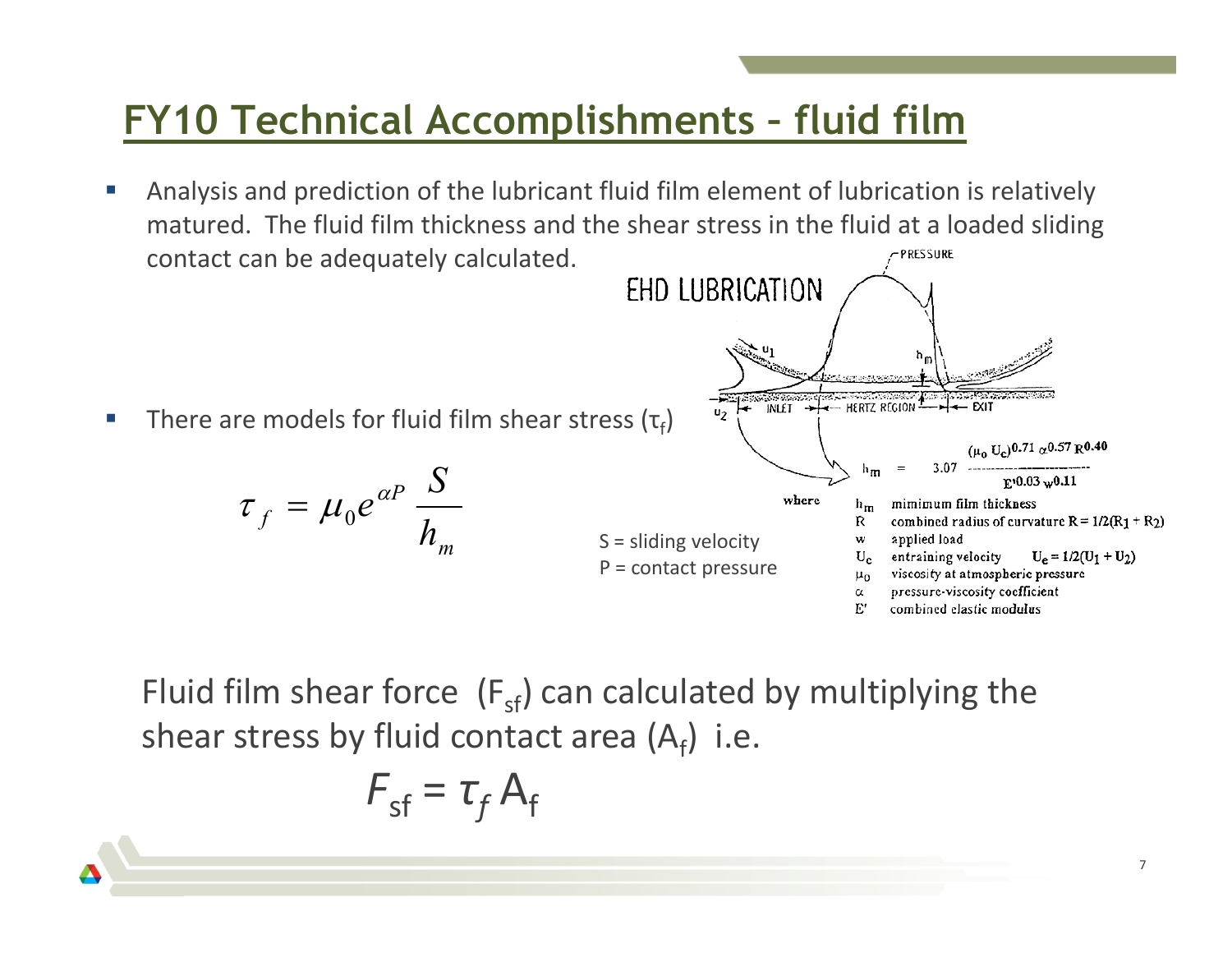#### **FY10 Technical Accomplishments: Boundary Films**

- П **The mechanical behavior of the boundary film is the least understood of the three** structural elements. It has to be experimentally determined by an instrumented nano‐mechanical probe system
- From the loading and unloading curves of nano-indentation, the mechanical П behavior of boundary films can be determined and a constitutive equation for shear formulated. **Force vs. Displacement Curves**
- Boundary films have been shown to be order of 100 nmthick. Instrumented nano‐ indentation to different depth will be used to determine mechanical properties of boundary films.

•Nano scratch will also be used to measure shear behavior directly.

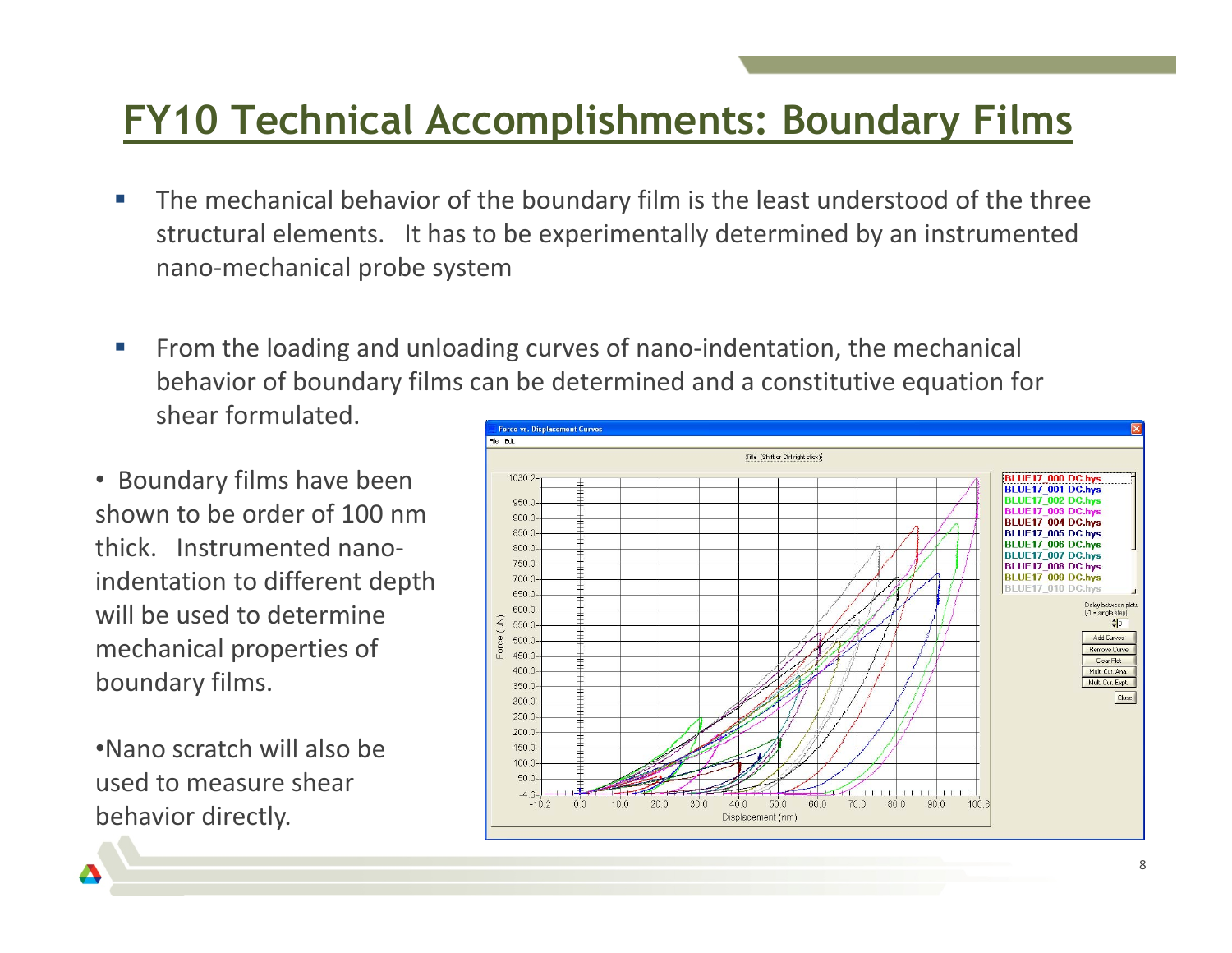#### **FY10:Technical Accomplishments – near surface material**

П **There are some useful analysis of shear behavior of surface asperities in contact** 

Shear stress (
$$
\tau_{as}
$$
) at a single asperity in contact  
can be estimated:  $\tau_{as} = P_a \tan(\phi_a)$ 

Where  $P_a$  = the asperity contact pressure  $\boldsymbol{\varphi}_{\mathsf{a}}$  = asperity high angle



For multiple asperities in contact, the overall shear stress at the interface due to asperities in contact can be estimated as:

$$
\tau_{as} = \frac{1}{A} \sum_{j=1}^{j=n} a_j p_{a,j} \tan(\phi_{a,j})
$$

Interfacial Frictional force due to asperity shearing:

$$
F_{\rm as} = \tau_{\rm as} A
$$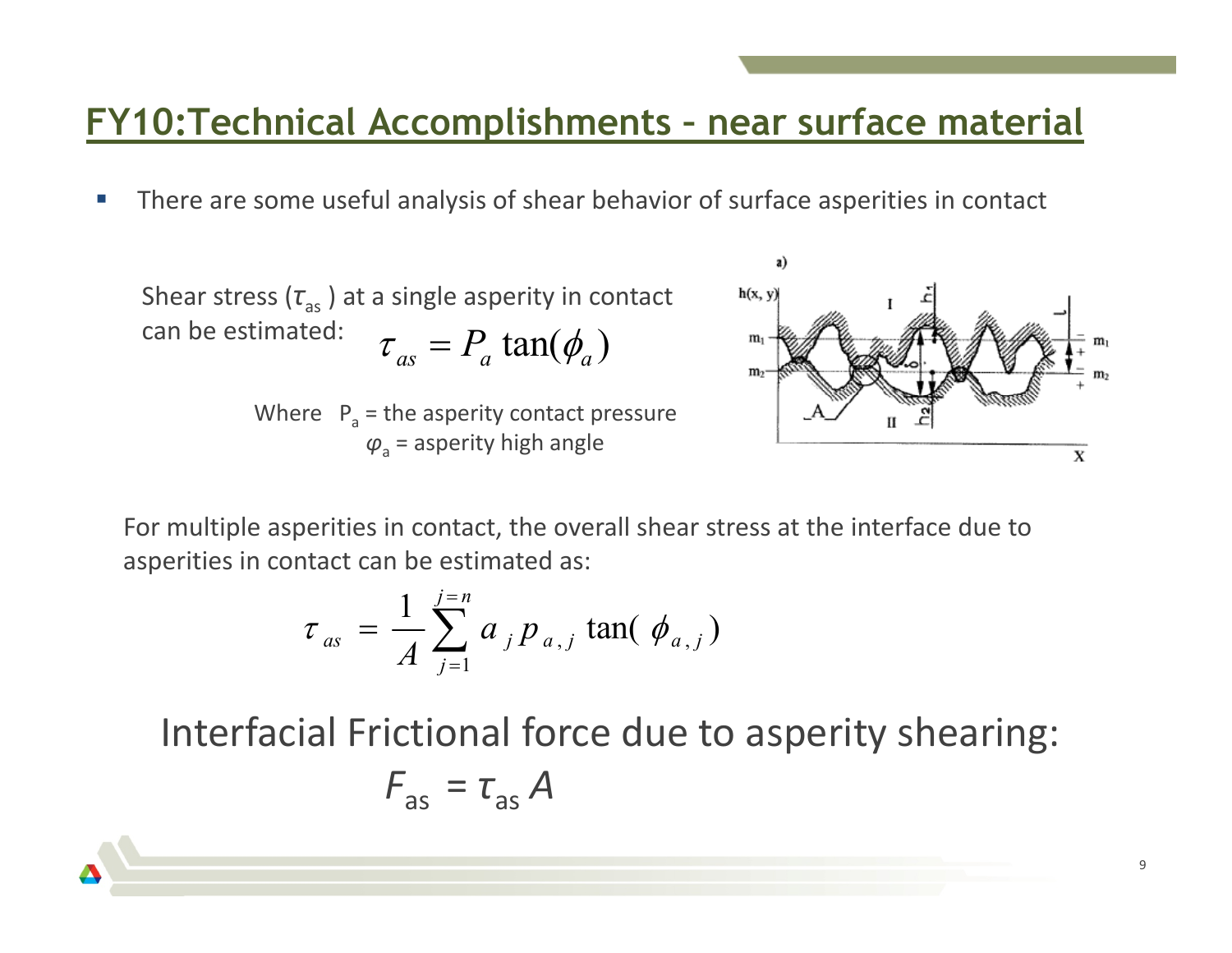#### **Collaborations**

- $\mathbb{R}^n$  **Oakland University, Rochester, MI**: Collaborate to develop model for asperity contact temperatures during sliding for both dry and lubricated contacts
	- Results of temperature calculation will be integrated into the interface shear analysis
	- Role of temperature incorporated into the new model
- $\sim$ ■ Castrol-BP: Collaboration to formulate lubricant additives to form boundary films with different shear properties and behavior
	- Will enable adequate modeling of the contribution of the surface boundary films to friction of lubricated components.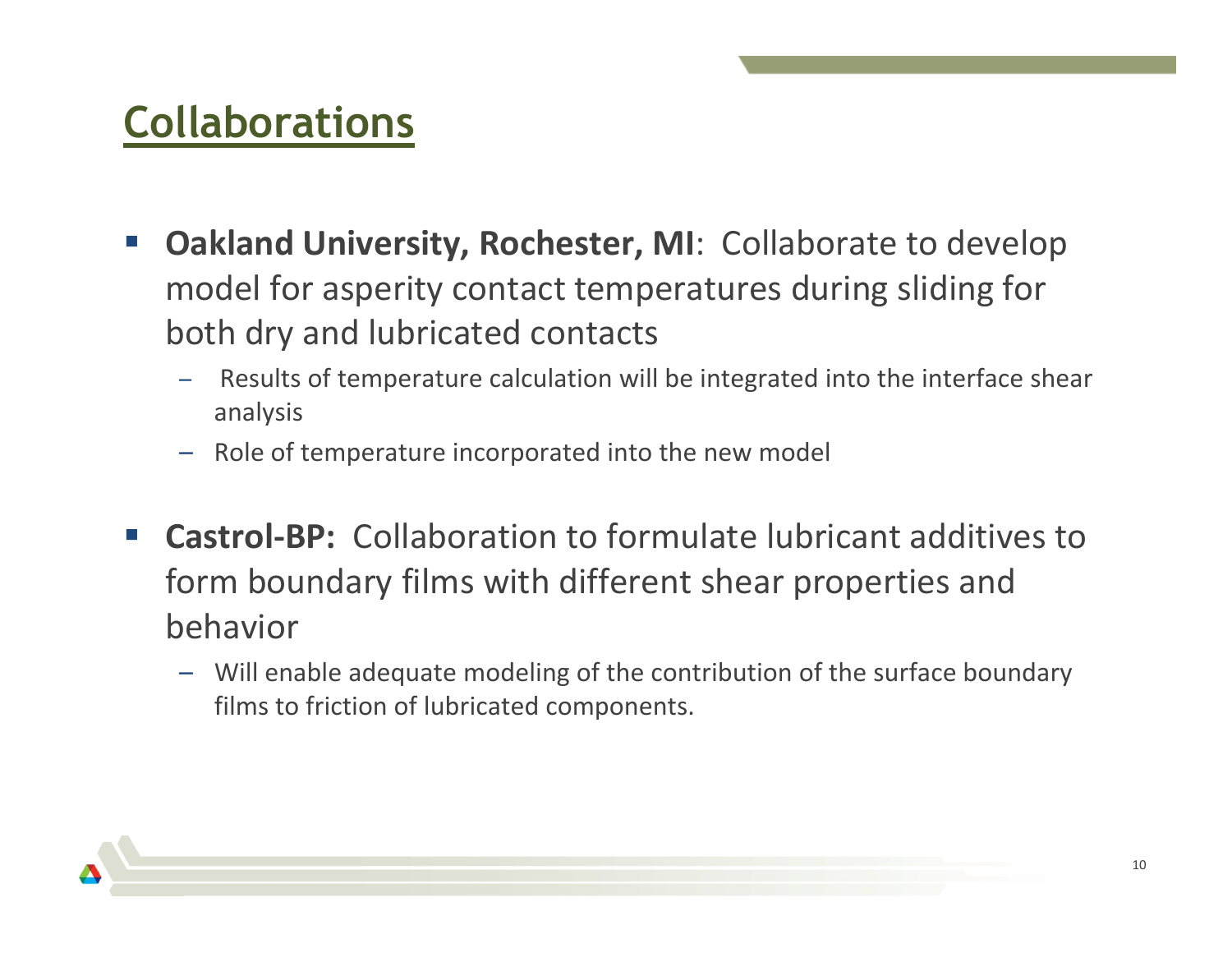#### **Proposed Future Work**

- $\mathcal{C}^{\mathcal{A}}$  Measure nano mechanical properties of boundary films in both indentation and scratching modes
	- –- Films with different macro-frictional behaviors and compositions will be evaluated.
	- Formulate constitutive equation(s) for shear behavior of boundary films.
- $\mathcal{L}_{\mathcal{A}}$  Integrate the shear equation(s) for boundary films with the shear behavior of lubricant fluid film and near surface material asperities to formulate a comprehensive friction predictive model
	- Take into account the effect of surface roughness/texture
- $\mathcal{L}_{\mathcal{A}}$  Using the Argonne Leadership Computing facility (ALCF), develop codes and tools to prediction friction at lubricated sliding interface.